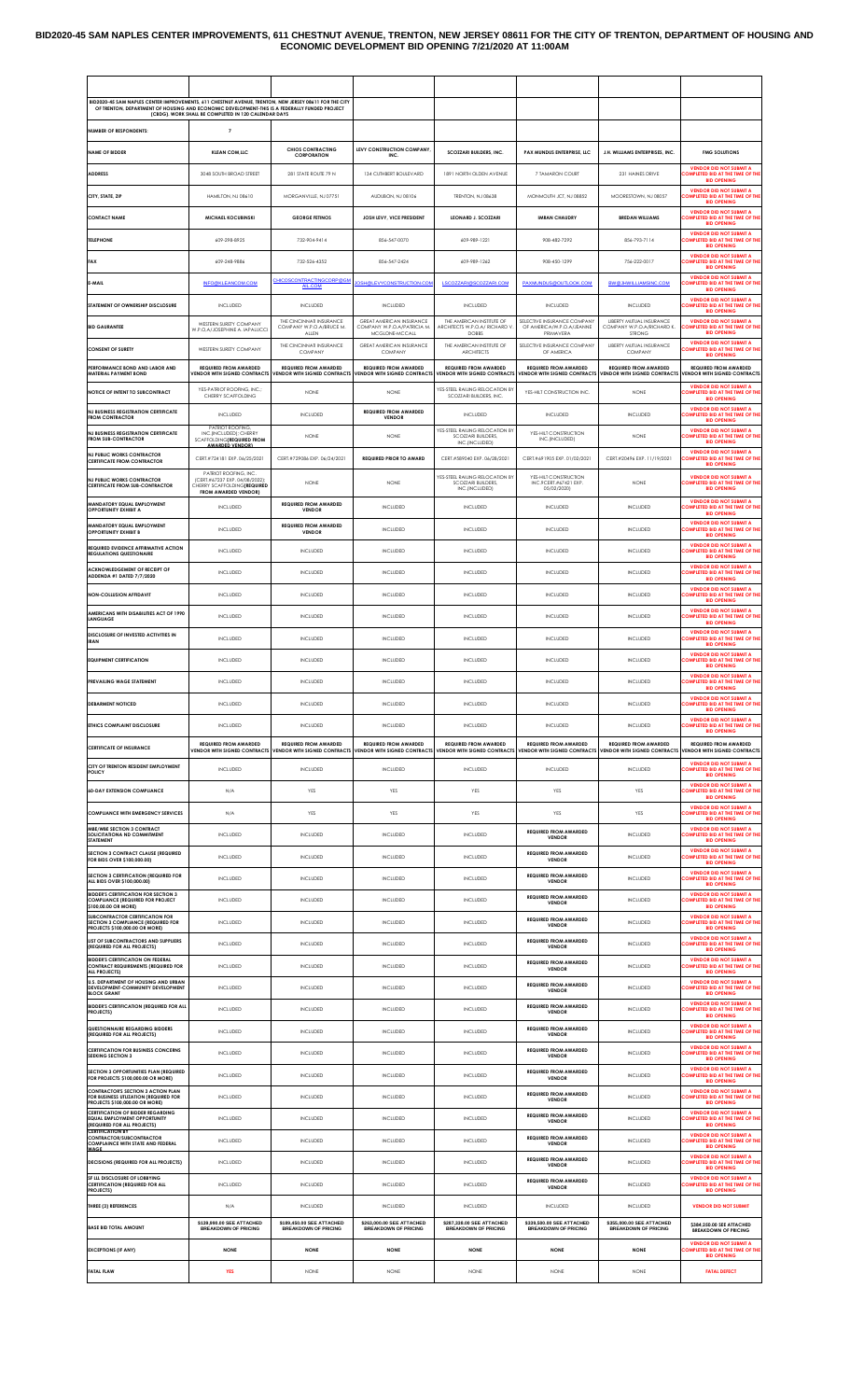### $1.01$ **Bid Information**

- Bidder: KLEANCOOM BUILDING SERVICES LLC Α.
- Sam Naples Center Improvements. **B.** Project Name:
- 611 Chestnut Avenue, Trenton New Jersey. Project Location:  $C_{r}$
- City of Trenton D. Owner: Department of Housing and Economics and Development.
- 2020-45. Owner Project Number: E.
- **Clark Caton Hintz.**  $F_{\perp}$ Architect:
- 2070 BG5. Architect Project Number:  $G.$

### CERTIFICATIONS AND BASE BID  $1.02$

Base Bid, Single-Prime (All Trades) Contract: The undersigned Bidder, having carefully exam-A. ined the Procurement and Contracting Requirements, Conditions of the Contract, Drawings, Specifications, and all subsequent Addenda, as prepared by Clarke Caton Hintz and the Architect's consultants, having visited the site, and being familiar with all conditions and requirements of the Work, hereby agrees to furnish all material, labor, equipment and services, including all scheduled allowances, necessary to complete the construction of the above-named project, according to the requirements of the Procurement and Contracting Documents, for the stipulated sum of:

- his Hundico THITY-NINS THOUSAND Novelane CLO MINICHE 46,00 1.
- The above amount may be modified by amounts indicated by the Bidder on the attached  $2.$ Document 004322 "Unit Prices Form" and Document 004323 "Alternates Form."

### 1.03 **BID GUARANTEE**

- The undersigned Bidder agrees to execute a contract for this Work in the above amount and to Α. furnish surety as specified in the Instructions to Bidders.
- SUBCONTRACTORS AND SUPPLIERS 1.04
	- Companies shall execute subcontracts for the portions of the Work indicated in section titled Α. City of Trenton Bidder Certification for Section 3 Compliance
- TIME OF COMPLETION  $1.05$

**BID**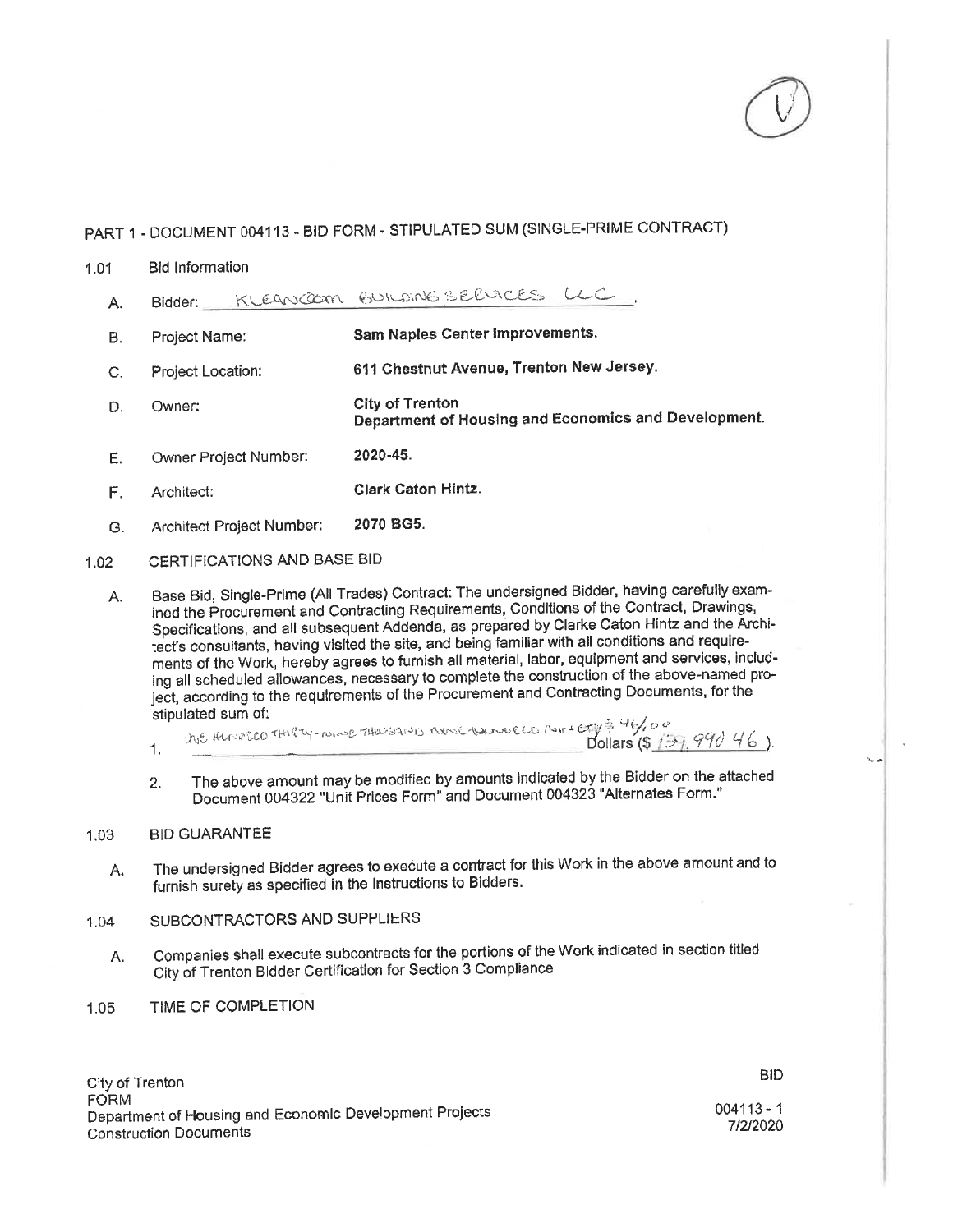# PROVIDE A LIST SUB-CONTRACTORS COPY OF LICENSES SUBMITTED WITH BID

# (MANDATORY IF APPLICABLE)

|                | NAME PATEIOT RECOFING                                                                                                                                                                                                                |
|----------------|--------------------------------------------------------------------------------------------------------------------------------------------------------------------------------------------------------------------------------------|
|                | ADDRESS ZOBE JACKSCRUILLE-SOBEROUN 20                                                                                                                                                                                                |
|                | $CITY, STATE, ZIP$ SOBSRENAS, we less $OSO4$                                                                                                                                                                                         |
|                |                                                                                                                                                                                                                                      |
|                | TELEPHONE: 609 - 723 - 6688<br>FAX NO. 609 - 723 - 6768                                                                                                                                                                              |
|                | $Q_{\circledcirc}C_{\cdot}\circledcirc C_{\cdot}\circledcirc$                                                                                                                                                                        |
|                | LICENSE NO. ATTOCHES                                                                                                                                                                                                                 |
|                |                                                                                                                                                                                                                                      |
|                | NAME HERLY SCAFFOLOINSG                                                                                                                                                                                                              |
|                | ADDRESS 3933 BELSTOL PIKE                                                                                                                                                                                                            |
|                | CITY, STATE, ZIP ECONSQUEON PA 19020                                                                                                                                                                                                 |
|                | TELEPHONE: 215 - 244 - 1182                                                                                                                                                                                                          |
|                |                                                                                                                                                                                                                                      |
|                | FAX NO. SCAFFILOING ELECTER                                                                                                                                                                                                          |
|                | $HCENSENO.$ A TIAC <sup>44</sup> EO                                                                                                                                                                                                  |
|                |                                                                                                                                                                                                                                      |
|                |                                                                                                                                                                                                                                      |
|                | ADDRESS AND ALL AND A CONTROL AND A CONTROL AND A CONTROL AND A CONTROL AND A CONTROL AND A CONTROL AND A CONTROL AND A CONTROL AND A CONTROL AND A CONTROL AND A CONTROL AND A CONTROL AND A CONTROL AND A CONTROL AND A CONT       |
|                |                                                                                                                                                                                                                                      |
|                |                                                                                                                                                                                                                                      |
|                | FAX NO. <u>2008 - 2008 - 2008 - 2008 - 2008 - 2008 - 2008 - 2008 - 2008 - 2008 - 2008 - 2008 - 2008 - 2008 - 2008 - 2008 - 2008 - 2008 - 2008 - 2008 - 2008 - 2008 - 2008 - 2008 - 2008 - 2008 - 2008 - 2008 - 2008 - 2008 - 200</u> |
|                |                                                                                                                                                                                                                                      |
|                | LICENSE NO.                                                                                                                                                                                                                          |
|                |                                                                                                                                                                                                                                      |
|                |                                                                                                                                                                                                                                      |
|                |                                                                                                                                                                                                                                      |
|                |                                                                                                                                                                                                                                      |
|                | TELEPHONE: New York State State State State State State State State State State State State State State State State State State State State State State State State State State State State State State State State State Stat       |
|                |                                                                                                                                                                                                                                      |
|                |                                                                                                                                                                                                                                      |
|                | LICENSE NO.                                                                                                                                                                                                                          |
|                |                                                                                                                                                                                                                                      |
| <b>NAME</b>    |                                                                                                                                                                                                                                      |
| <b>ADDRESS</b> | <u> 1989 - Johann Barn, amerikansk politiker (</u>                                                                                                                                                                                   |
|                |                                                                                                                                                                                                                                      |
|                | TELEPHONE: And the contract of the contract of the contract of the contract of the contract of the contract of                                                                                                                       |
|                | FAX NO.                                                                                                                                                                                                                              |
|                |                                                                                                                                                                                                                                      |
|                | LICENSE NO.                                                                                                                                                                                                                          |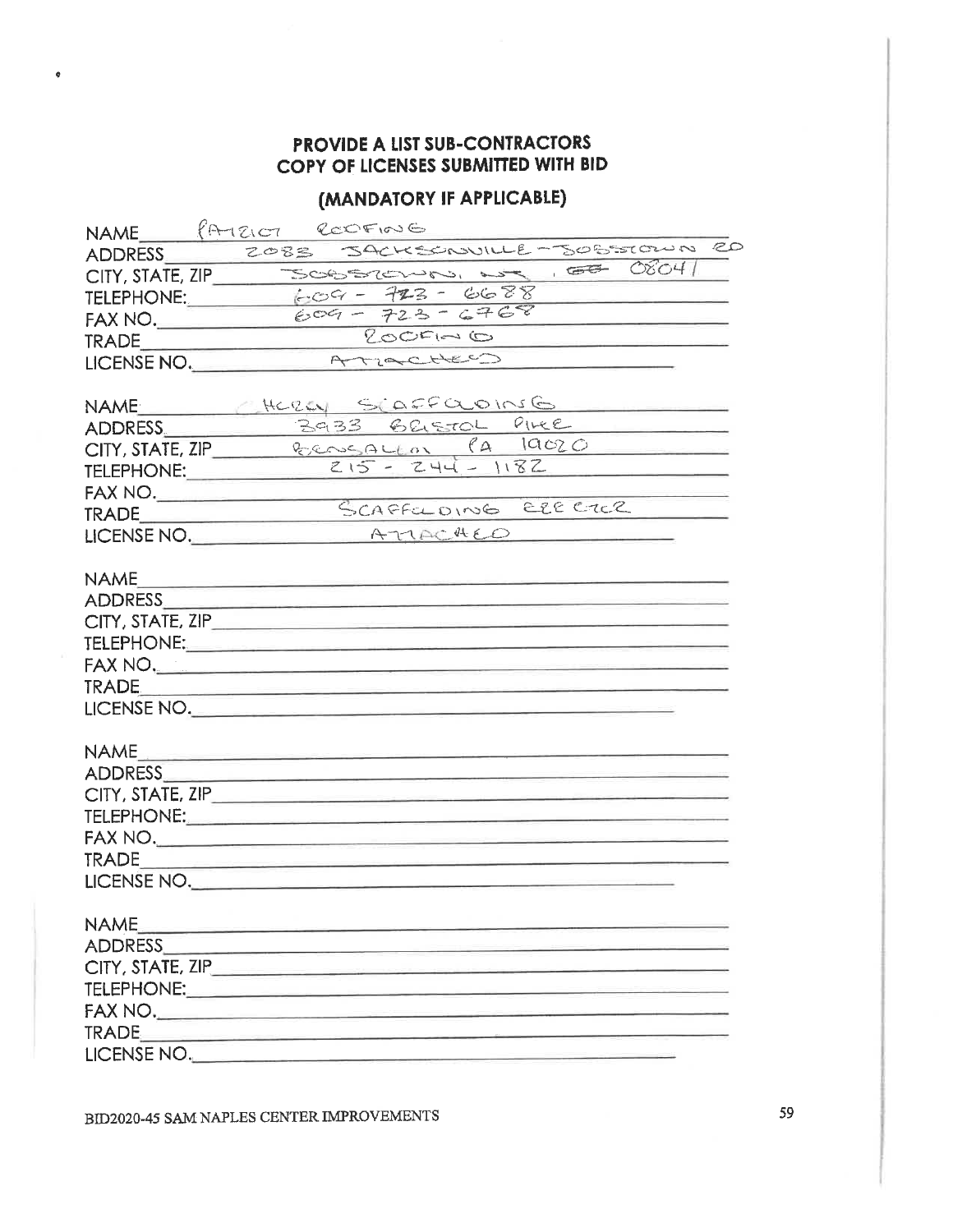

| 1.01 | <b>Bid Information</b>                                                                                                                                                                                                                                                                                                                                                                       |                                                                         |  |  |  |
|------|----------------------------------------------------------------------------------------------------------------------------------------------------------------------------------------------------------------------------------------------------------------------------------------------------------------------------------------------------------------------------------------------|-------------------------------------------------------------------------|--|--|--|
| А.   | Bidder:                                                                                                                                                                                                                                                                                                                                                                                      | Chios Contracting Corp                                                  |  |  |  |
| В.   | Project Name:                                                                                                                                                                                                                                                                                                                                                                                | Sam Naples Center Improvements.                                         |  |  |  |
| C.   | Project Location:                                                                                                                                                                                                                                                                                                                                                                            | 611 Chestnut Avenue, Trenton New Jersey.                                |  |  |  |
| D.   | Owner:                                                                                                                                                                                                                                                                                                                                                                                       | City of Trenton<br>Department of Housing and Economics and Development. |  |  |  |
| Е.   | Owner Project Number:                                                                                                                                                                                                                                                                                                                                                                        | 2020-45.                                                                |  |  |  |
| F.   | Architect:                                                                                                                                                                                                                                                                                                                                                                                   | <b>Clark Caton Hintz.</b>                                               |  |  |  |
| G.   | Architect Project Number:                                                                                                                                                                                                                                                                                                                                                                    | 2070 BG5.                                                               |  |  |  |
| 1.02 | <b>CERTIFICATIONS AND BASE BID</b>                                                                                                                                                                                                                                                                                                                                                           |                                                                         |  |  |  |
| А.   | Base Bid, Single-Prime (All Trades) Contract: The undersigned Bidder, having carefully exam-<br>ined the Procurement and Contracting Requirements, Conditions of the Contract, Drawings,<br>Specifications, and all subsequent Addenda, as prepared by Clarke Caton Hintz and the Archi-<br>tect's consultants, having visited the site, and being familiar with all conditions and require- |                                                                         |  |  |  |

ments of the Work, hereby agrees to furnish all material, labor, equipment and services, including all scheduled allowances, necessary to complete the construction of the above-named project, according to the requirements of the Procurement and Contracting Documents, for the stipulated sum of:



 $2.$ The above amount may be modified by amounts indicated by the Bidder on the attached Document 004322 "Unit Prices Form" and Document 004323 "Alternates Form."

#### 1.03 **BID GUARANTEE**

- А. The undersigned Bidder agrees to execute a contract for this Work in the above amount and to furnish surety as specified in the Instructions to Bidders.
- 1.04 SUBCONTRACTORS AND SUPPLIERS
	- Companies shall execute subcontracts for the portions of the Work indicated in section titled А. City of Trenton Bidder Certification for Section 3 Compliance
- TIME OF COMPLETION 1.05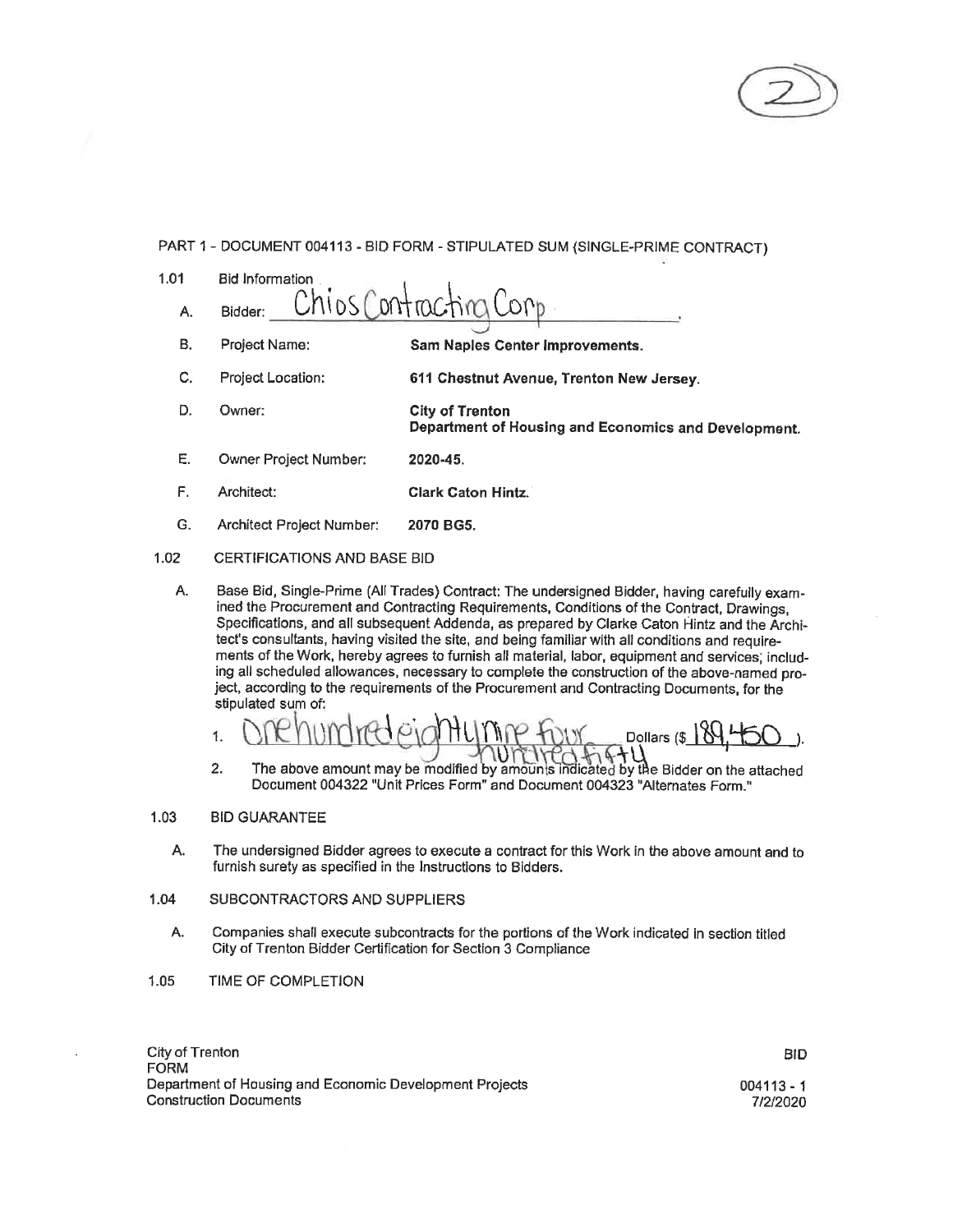

### 1.01 **Bid Information**

- Bidder: Levy Construction Company, Inc. A.
- **B.** Project Name: Sam Naples Center Improvements.
- C. Project Location: 611 Chestnut Avenue, Trenton New Jersey.
- D. Owner: **City of Trenton** Department of Housing and Economics and Development.
- E. **Owner Project Number:** 2020-45.
- F. Architect: **Clark Caton Hintz.**
- G. Architect Project Number: 2070 BG5.

### $1.02$ CERTIFICATIONS AND BASE BID

А. Base Bid, Single-Prime (All Trades) Contract: The undersigned Bidder, having carefully examined the Procurement and Contracting Requirements, Conditions of the Contract, Drawings. Specifications, and all subsequent Addenda, as prepared by Clarke Caton Hintz and the Architect's consultants, having visited the site, and being familiar with all conditions and requirements of the Work, hereby agrees to furnish all material, labor, equipment and services, including all scheduled allowances, necessary to complete the construction of the above-named project, according to the requirements of the Procurement and Contracting Documents, for the stipulated sum of:

Two Hendred Sixty Throat Mucrowel Sixty undred. Dollars (\$ \$63,400  $\mathbf{1}$  $\lambda$ 

 $2.$ The above amount may be modified by amounts indicated by the Bidder on the attached Document 004322 "Unit Prices Form" and Document 004323 "Alternates Form."

### $1.03$ **BID GUARANTEE**

- Α. The undersigned Bidder agrees to execute a contract for this Work in the above amount and to furnish surety as specified in the Instructions to Bidders.
- 1.04 SUBCONTRACTORS AND SUPPLIERS
	- А. Companies shall execute subcontracts for the portions of the Work indicated in section titled City of Trenton Bidder Certification for Section 3 Compliance
- $1.05$ TIME OF COMPLETION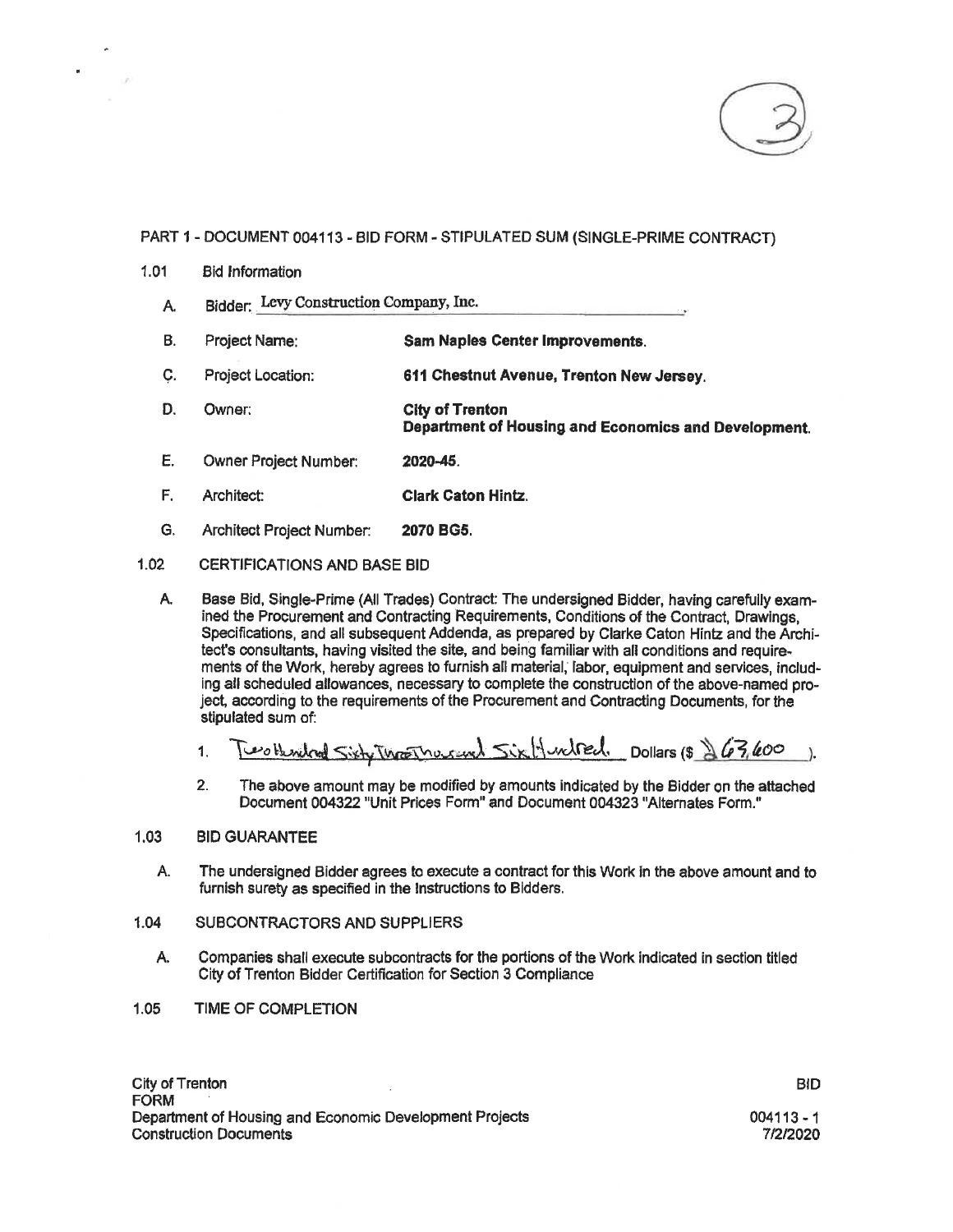

 $1.01$ **Bid Information** 

t

- Bidder: Scozzari Builders, Inc. A.
- **B**. Project Name: **Sam Naples Center Improvements.**
- $\mathbf{C}$ Project Location: 611 Chestnut Avenue, Trenton New Jersey.
- D. **City of Trenton** Owner: Department of Housing and Economics and Development.
- E. Owner Project Number: 2020-45
- F. Architect: **Clark Caton Hintz.**
- Ġ. Architect Project Number: 2070 BG5.
- $1.02$ **CERTIFICATIONS AND BASE BID** 
	- Base Bid, Single-Prime (All Trades) Contract: The undersigned Bidder, having carefully exam-A. ined the Procurement and Contracting Requirements, Conditions of the Contract, Drawings, Specifications, and all subsequent Addenda, as prepared by Clarke Caton Hintz and the Architect's consultants, having visited the site, and being familiar with all conditions and requirements of the Work, hereby agrees to furnish all material, labor, equipment and services, including all scheduled allowances, necessary to complete the construction of the above-named project, according to the requirements of the Procurement and Contracting Documents, for the stipulated sum of:

Two Hundred Eighty-Seven Thousand, Three Hundred Thirty Eight 1.

- $\text{Dollars}$  (\$  $287.338.00$  ).
- $2.$ The above amount may be modified by amounts indicated by the Bidder on the attached Document 004322 "Unit Prices Form" and Document 004323 "Alternates Form."

### $1.03$ **BID GUARANTEE**

- The undersigned Bidder agrees to execute a contract for this Work in the above amount and to А. furnish surety as specified in the Instructions to Bidders.
- $1.04$ SUBCONTRACTORS AND SUPPLIERS
	- Companies shall execute subcontracts for the portions of the Work indicated in section titled А. City of Trenton Bidder Certification for Section 3 Compliance
- **TIME OF COMPLETION**  $1.05$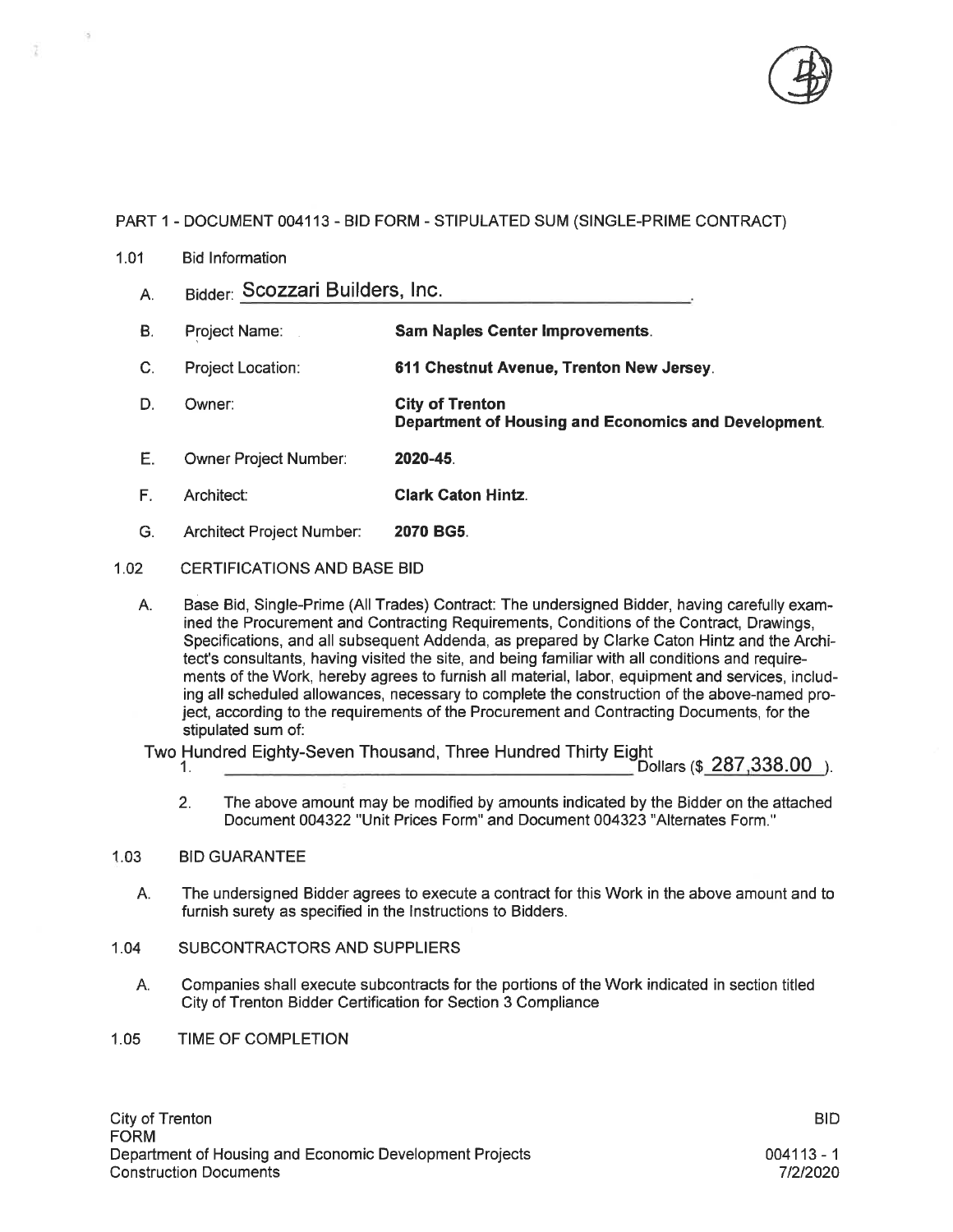# PROVIDE A LIST SUB-CONTRACTORS COPY OF LICENSES SUBMITTED WITH BID

 $\mathbf{g}_0$ 

# (MANDATORY IF APPLICABLE)

| NAME             | No HVAC                                                                                                                         |
|------------------|---------------------------------------------------------------------------------------------------------------------------------|
| ADDRESS          |                                                                                                                                 |
|                  | CITY, STATE, ZIP                                                                                                                |
|                  |                                                                                                                                 |
|                  |                                                                                                                                 |
|                  |                                                                                                                                 |
|                  | LICENSE NO.                                                                                                                     |
|                  |                                                                                                                                 |
| NAME             | No Plumbing<br><u> 1989 - Johann Stoff, amerikansk politiker (d. 1989)</u>                                                      |
|                  |                                                                                                                                 |
|                  |                                                                                                                                 |
|                  |                                                                                                                                 |
|                  |                                                                                                                                 |
|                  |                                                                                                                                 |
|                  | LICENSE NO.                                                                                                                     |
|                  |                                                                                                                                 |
| NAME No Electric | <u> 1989 - Andrea Stationen, Amerikaansk politiker (* 1908)</u>                                                                 |
|                  |                                                                                                                                 |
|                  |                                                                                                                                 |
|                  |                                                                                                                                 |
|                  |                                                                                                                                 |
|                  |                                                                                                                                 |
|                  | LICENSE NO.                                                                                                                     |
|                  | Steel Railing Relocation by Scozzari Builders, Inc.                                                                             |
| <b>NAME</b>      |                                                                                                                                 |
|                  | ADDRESS 1891 North Olden Avenue                                                                                                 |
|                  | CITY, STATE, ZIP_Trenton, NJ 08638<br>the control of the control of the control of the control of the control of the control of |
|                  | TELEPHONE: (609) 989-1221<br><u> 1989 - Andrea Andrew Stadt Barbara (h. 1989)</u>                                               |
|                  | FAX NO. (609) 989-1262                                                                                                          |
|                  | <b>TRADE</b> General Construction                                                                                               |
|                  | LICENSE NO. 13VH00096400                                                                                                        |
|                  |                                                                                                                                 |
| <b>NAME</b>      | <u> 1989 - Jan Bernard Bernard, menyddol a gan y cynnwys y cyn</u>                                                              |
|                  |                                                                                                                                 |
|                  |                                                                                                                                 |
|                  |                                                                                                                                 |
|                  |                                                                                                                                 |
|                  |                                                                                                                                 |
|                  |                                                                                                                                 |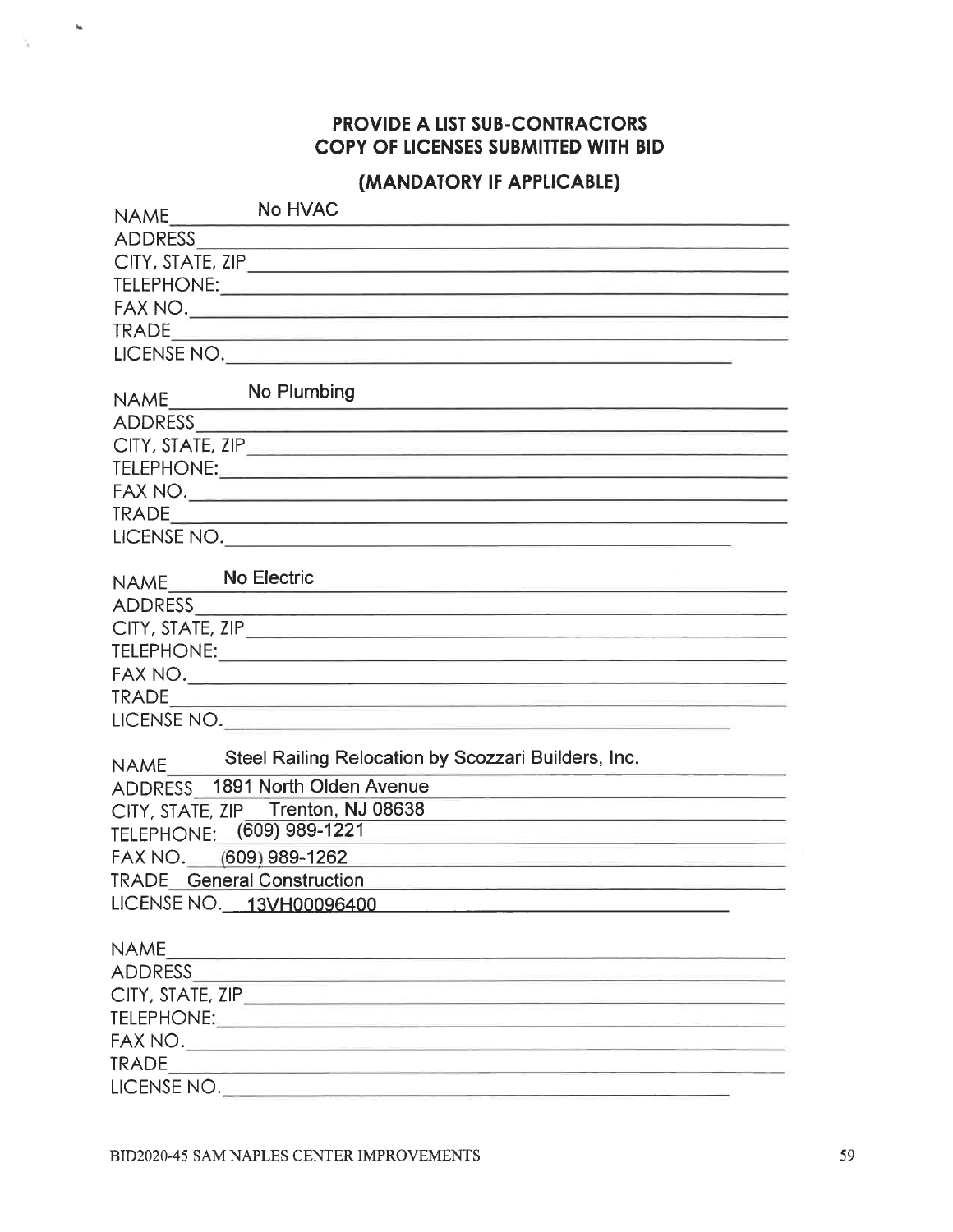

- $1.01$ **Bid Information** 
	- Bidder: PAX MUNDUS ENTERPRISE LLC Α.
	- B. Project Name: **Sam Naples Center Improvements.**
	- C. Project Location: 611 Chestnut Avenue, Trenton New Jersey.
	- D. Owner: City of Trenton Department of Housing and Economics and Development.
	- Ε. Owner Project Number: 2020-45.
	- F. Architect: **Clark Caton Hintz.**
	- G. Architect Project Number: 2070 BG5.

### $1.02$ CERTIFICATIONS AND BASE BID

Base Bid, Single-Prime (All Trades) Contract: The undersigned Bidder, having carefully exam-А. ined the Procurement and Contracting Requirements, Conditions of the Contract, Drawings, Specifications, and all subsequent Addenda, as prepared by Clarke Caton Hintz and the Architect's consultants, having visited the site, and being familiar with all conditions and requirements of the Work, hereby agrees to furnish all material, labor, equipment and services, including all scheduled allowances, necessary to complete the construction of the above-named project, according to the requirements of the Procurement and Contracting Documents, for the stipulated sum of:

Three hundred theeft nine thousand-1. Dollars  $(5339500.9)$ Five-hundrad 4  $\mathcal{L}$ 

 $2.$ The above amount may be modified by amounts indicated by the Bidder on the attached Document 004322 "Unit Prices Form" and Document 004323 "Alternates Form."

### $1,03$ **BID GUARANTEE**

- Α. The undersigned Bidder agrees to execute a contract for this Work in the above amount and to furnish surety as specified in the Instructions to Bidders.
- 1.04 SUBCONTRACTORS AND SUPPLIERS
	- Α. Companies shall execute subcontracts for the portions of the Work indicated in section titled City of Trenton Bidder Certification for Section 3 Compliance
- $1.05$ TIME OF COMPLETION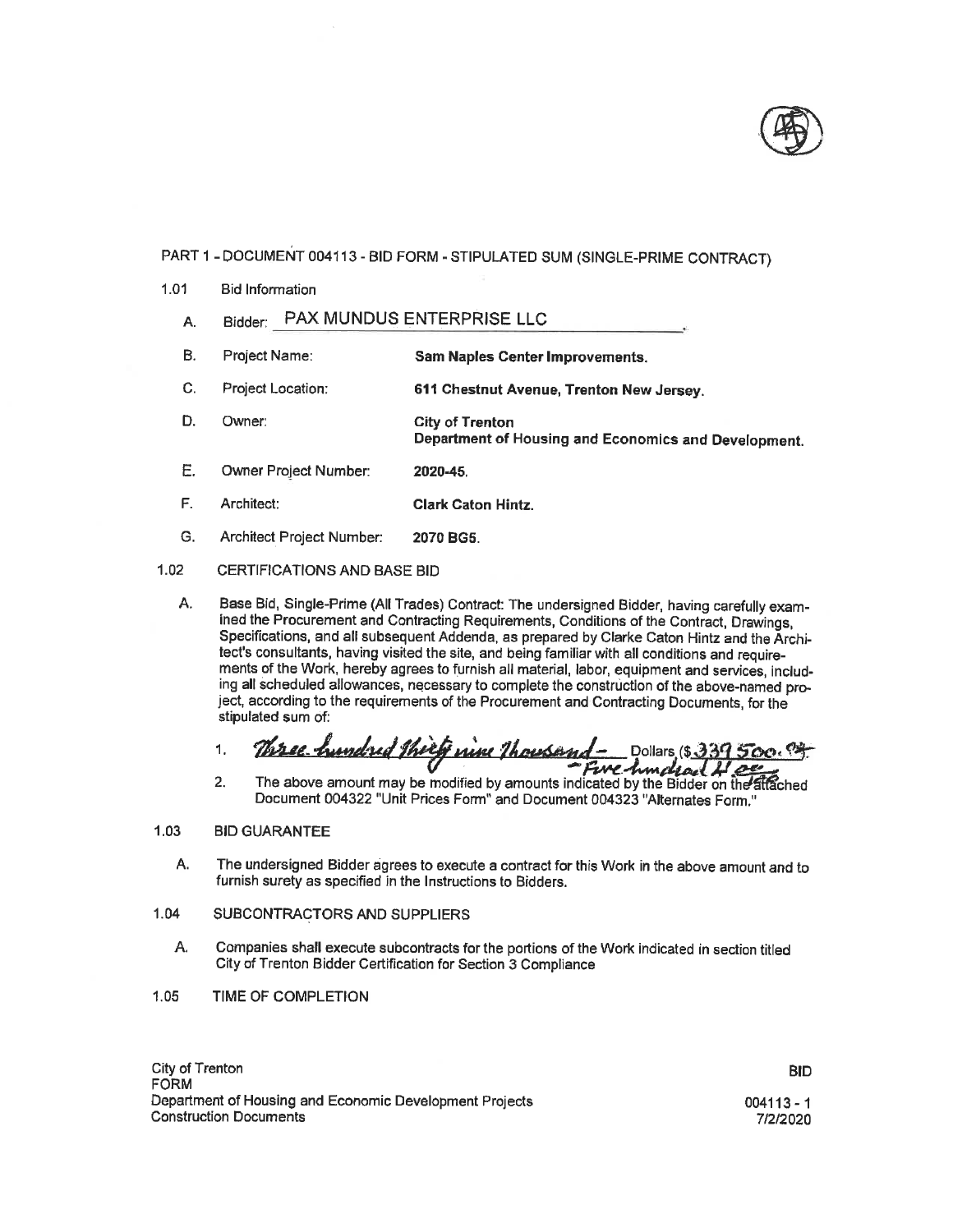## **PROVIDE A LIST SUB-CONTRACTORS** COPY OF LICENSES SUBMITTED WITH BID

# (MANDATORY IF APPLICABLE)

| <b>NAME</b>      | <b>HILT CONSTRUCTION INC</b>                                                                                             |
|------------------|--------------------------------------------------------------------------------------------------------------------------|
| <b>ADDRESS</b>   | <b>120 OLD CAMPLAIN ROAD</b>                                                                                             |
| CITY, STATE, ZIP | HILLSBOROUGH, NJ 08844                                                                                                   |
| TELEPHONE:       | 908-255-4215 EXT 1                                                                                                       |
| FAX NO.          |                                                                                                                          |
| <b>TRADE</b>     | <b>CARPENTRAY</b><br>the control of the control of the control of                                                        |
| LICENSE NO.      |                                                                                                                          |
|                  |                                                                                                                          |
| <b>NAME</b>      | <u> 1980 - Jack Jackson, start i brendager f</u>                                                                         |
| <b>ADDRESS</b>   | <u> 1989 - Jan Bernard Bernard, mengang bermula pada 1980 - Perang Bernard Bernard Bernard Bernard Bernard Bernard B</u> |
|                  | CITY, STATE, ZIP                                                                                                         |
|                  |                                                                                                                          |
|                  | FAX NO.                                                                                                                  |
|                  |                                                                                                                          |
|                  | LICENSE NO.                                                                                                              |
|                  |                                                                                                                          |
| <b>NAME</b>      | <u> 1989 - John Barnett, Amerikaansk politiker (* 19</u>                                                                 |
|                  |                                                                                                                          |
|                  |                                                                                                                          |
|                  |                                                                                                                          |
|                  |                                                                                                                          |
|                  |                                                                                                                          |
|                  | LICENSE NO.                                                                                                              |
|                  |                                                                                                                          |
| <b>NAME</b>      | <u> Bandarík a statistik a statistik a statistik a statistik a statistik a statistik a statistik a statistik a s</u>     |
|                  |                                                                                                                          |
|                  |                                                                                                                          |
|                  |                                                                                                                          |
|                  | FAX NO                                                                                                                   |
|                  |                                                                                                                          |
|                  | LICENSE NO.                                                                                                              |
|                  |                                                                                                                          |
| NAME             | <u> 1989 - Andrea Stadt Andrew Maria (h. 1989).</u>                                                                      |
| <b>ADDRESS</b>   | a post me il provincia con la contrata della                                                                             |
|                  |                                                                                                                          |
|                  |                                                                                                                          |
|                  |                                                                                                                          |
| <b>TRADE</b>     | and the control of the control of the control of the control of the control of                                           |
| LICENSE NO.      |                                                                                                                          |

BID2020-45 SAM NAPLES CENTER IMPROVEMENTS

59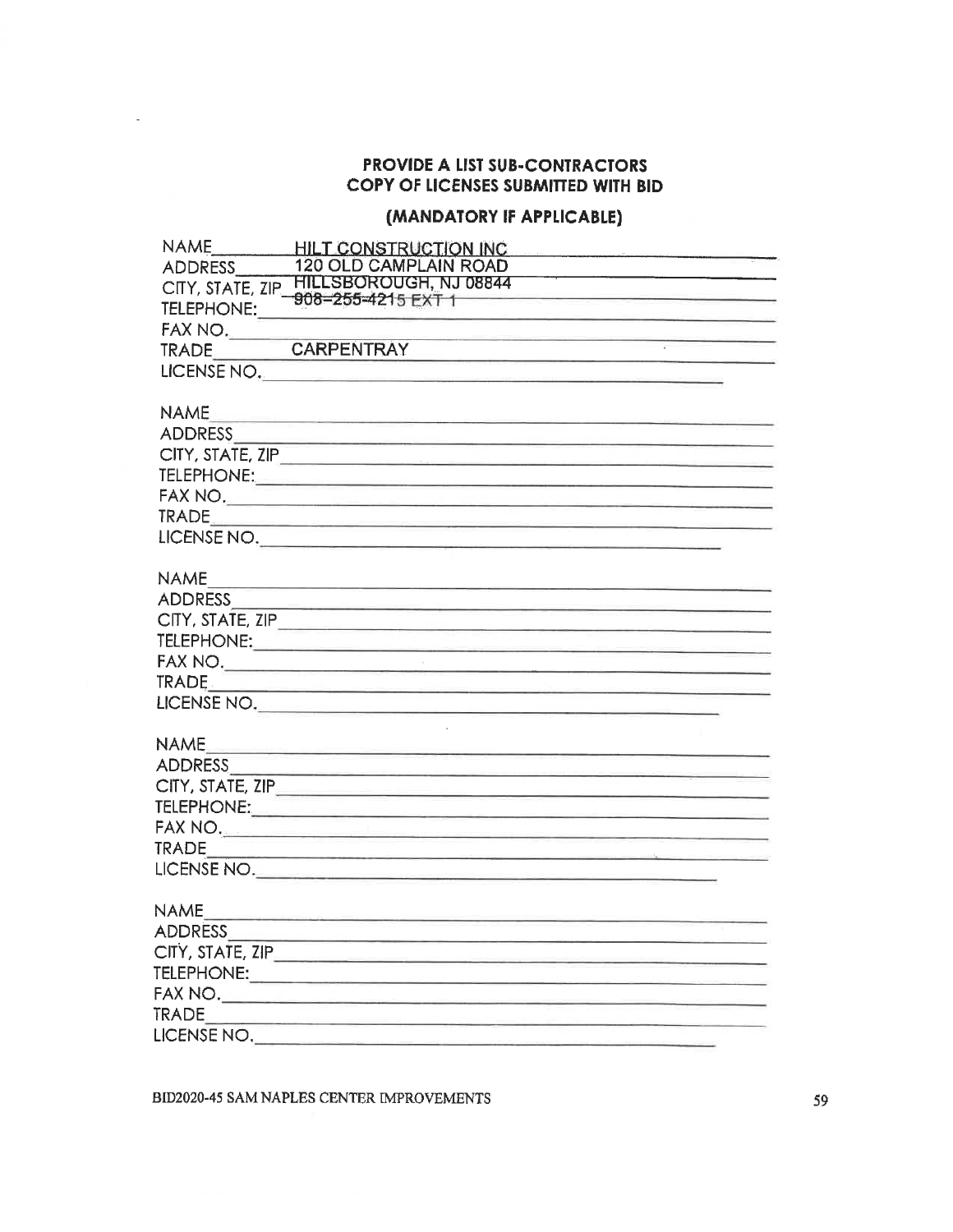

k.

- $1.01$ **Bid Information** 
	- A. Bidder: JH Williams Enterprises, Inc.
	- $B.$ Sam Naples Center Improvements. Project Name:
	- C. Project Location: 611 Chestnut Avenue, Trenton New Jersey.
	- D. Owner: **City of Trenton** Department of Housing and Economics and Development.
	- Е. Owner Project Number: 2020-45.
	- $F_{\rm L}$ Architect: **Clark Caton Hintz.**
	- G. Architect Project Number: 2070 BG5.

#### $1.02$ CERTIFICATIONS AND BASE BID

A. Base Bid, Single-Prime (All Trades) Contract: The undersigned Bidder, having carefully examined the Procurement and Contracting Requirements, Conditions of the Contract, Drawings, Specifications, and all subsequent Addenda, as prepared by Clarke Caton Hintz and the Architect's consultants, having visited the site, and being familiar with all conditions and requirements of the Work, hereby agrees to furnish all material, labor, equipment and services, including all scheduled allowances, necessary to complete the construction of the above-named project, according to the requirements of the Procurement and Contracting Documents, for the stipulated sum of:

three hundred and forty-five thousand Dollars (\$ $35$  000.00)  $1.$ 

 $2.$ The above amount may be modified by amounts indicated by the Bidder on the attached Document 004322 "Unit Prices Form" and Document 004323 "Alternates Form."

#### $1.03$ **BID GUARANTEE**

А. The undersigned Bidder agrees to execute a contract for this Work in the above amount and to furnish surety as specified in the Instructions to Bidders.

### $1.04$ SUBCONTRACTORS AND SUPPLIERS

- Companies shall execute subcontracts for the portions of the Work indicated in section titled А. City of Trenton Bidder Certification for Section 3 Compliance
- 1.05 TIME OF COMPLETION